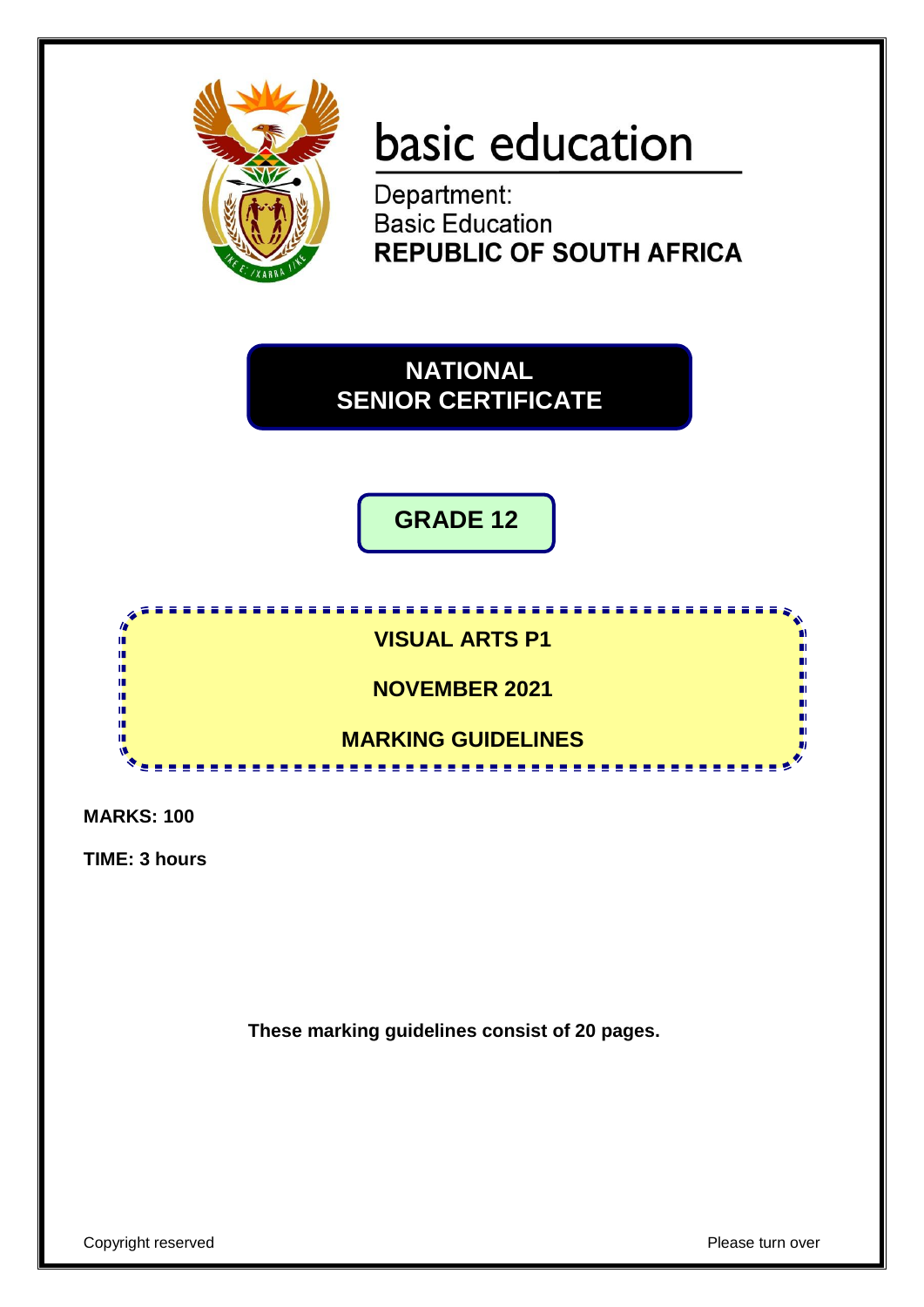#### **INSTRUCTIONS AND INFORMATION**

Read the following instructions carefully before commencing marking:

- 1. These marking guidelines consist of EIGHT answers. Candidates had to answer any FIVE questions for a total of 100 marks.
- 2. It is MOST IMPORTANT that allowance is made for the candidates in many instances:
	- Candidates must be given credit for providing their own opinions and ideas in their answers.
	- Credit must also be given for lateral thinking.
	- It is also important that arguments and statements are reasoned and qualified by reference to specific factors.
- 3. Questions and subsections must be numbered clearly and correctly. Bullets usually act as guidelines to help structure candidates' answers.
- 4. Information and artworks discussed in one answer must not be credited if repeated in other answers but artworks may be cross-referenced.
- 5. Where applicable, candidates must name the artist and title of each artwork mentioned. Only ONE mark is allocated for the correct artist and title of work. ONE mark must be deducted if no comparison is made.
- 6. Where appropriate candidates may discuss both two-dimensional and three dimensional artworks in any question.
- 7. *Remember that many candidates will be discussing these examples, never having seen them before. Markers therefore cannot expect factual, academic information. They should draw upon their own experiences, cultures and interpretations of the artworks, within the context of the question. Therefore markers need to be open-minded and flexible in the marking process.*

#### **GENERAL INFORMATION FOR MARKERS**

- These marking guidelines serve as a guideline for markers as well as a teaching tool. Therefore, the guidelines for certain questions are in greater depth, so that the information may be used as learning material. Other parts of the marking guideline may merely be a suggested guideline.
- **NOTE:** Markers are encouraged to reward candidates for what they know, rather than penalise them for what they don't know.
- Although the information for the questions is given in point form, candidates must use an essay/paragraph format discussing their information in a holistic manner.
- Candidates must answer all the questions in FULL SENTENCES or PARAGRAPHS, according to the requirements of each question. Answers in point form cannot receive full marks. Full marks cannot be given if the title or artist is incorrect.
- Markers must refer to the Visual Arts CAPS document page 45 for a guideline to assess the levels of achievement.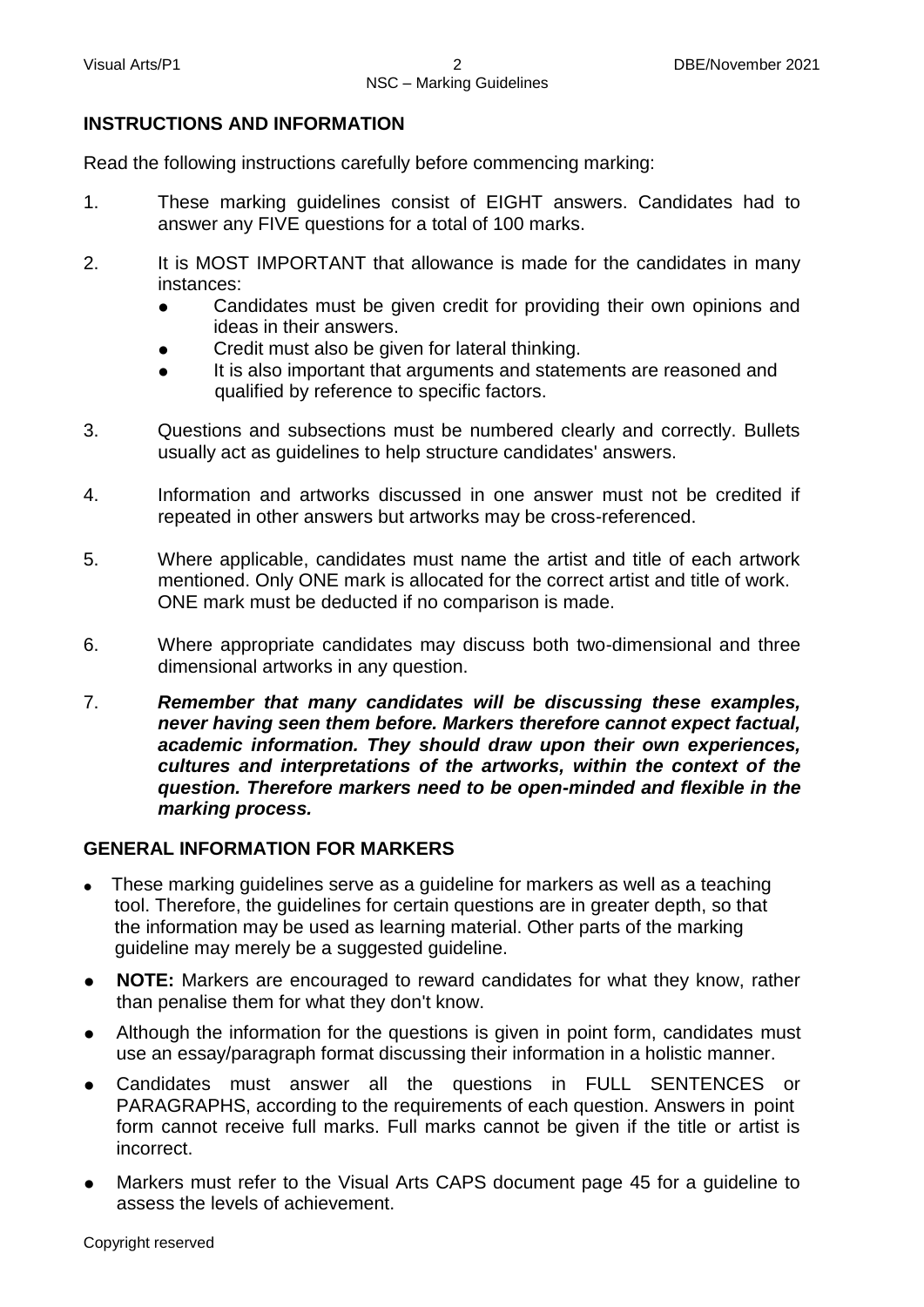# **Assessing candidates' ability to analyse and respond to examples of visual culture**

| <b>ACHIEVEMENT</b><br><b>RATING CODE</b> | <b>TOPIC 3 VISUAL CULTURE STUDIES</b>                                                                                                                                                                                                                                                                                                                                                                                             |
|------------------------------------------|-----------------------------------------------------------------------------------------------------------------------------------------------------------------------------------------------------------------------------------------------------------------------------------------------------------------------------------------------------------------------------------------------------------------------------------|
| Outstanding<br>80-100%                   | Demonstrates exceptional ability to respond to and analyse artworks in<br>$\bullet$<br>relation to their cultural, social, political and historical<br>contexts.<br>Shows outstanding ability in the use of appropriate visual arts<br>terminology.<br>Demonstrates extremely well-developed writing and research skills in<br>the study of art.<br>Shows exceptional insight and understanding and uses divergent<br>approaches. |
| <b>Meritorious</b><br>70-79%             | Demonstrates a well-developed ability to respond to and analyse<br>$\bullet$<br>artworks in relation to their cultural, social, political and historical contexts.<br>Shows excellent ability in the use of appropriate visual arts<br>terminology.<br>Demonstrates highly developed writing and research skills in the study of<br>art.<br>Shows excellent insight and understanding.                                            |
| <b>Substantial</b><br>60-69%             | Demonstrates substantial ability to respond to and analyse artworks in<br>$\bullet$<br>relation to their cultural, social, political and historical contexts.<br>Shows substantial competence in the use of appropriate visual arts<br>terminology.<br>Demonstrates well-developed writing and research skills in the study of<br>art.<br>Shows a good level of insight and understanding.                                        |
| <b>Moderate</b><br>50-59%                | Demonstrates moderate ability to respond to and analyse artworks in<br>$\bullet$<br>relation to their cultural, social, political and historical contexts.<br>Shows moderate competence in the use of appropriate visual arts<br>terminology.<br>Demonstrates competent writing and research skills in the study of art<br>Shows a fair level of insight and understanding.                                                       |
| Adequate<br>40-49%                       | Demonstrates adequate ability to respond to and analyse artworks<br>in<br>relation to their cultural, social, political and historical contexts.<br>Shows adequate competence in the use of appropriate visual arts<br>terminology.<br>Demonstrates adequate writing and research skills in the study of<br>art.<br>Shows an adequate level of insight and understanding.                                                         |
| <b>Elementary</b><br>$30 - 39%$          | Demonstrates only basic ability to respond to and analyse artworks in<br>relation to their cultural, social, political and historical contexts.<br>Shows little ability in the use of appropriate visual arts terminology.<br>Demonstrates basic writing and research skills in the study of art.<br>Shows an elementary level of insight and understanding.                                                                      |
| Not achieved<br>$0 - 29%$                | Demonstrates little or no ability to respond to and analyse artworks in<br>$\bullet$<br>relation to their cultural, social, political and historical contexts.<br>Shows extremely limited ability in the use of appropriate visual arts<br>terminology.<br>Demonstrates limited writing and research skills in the study of art.<br>Shows little or no understanding or insight.                                                  |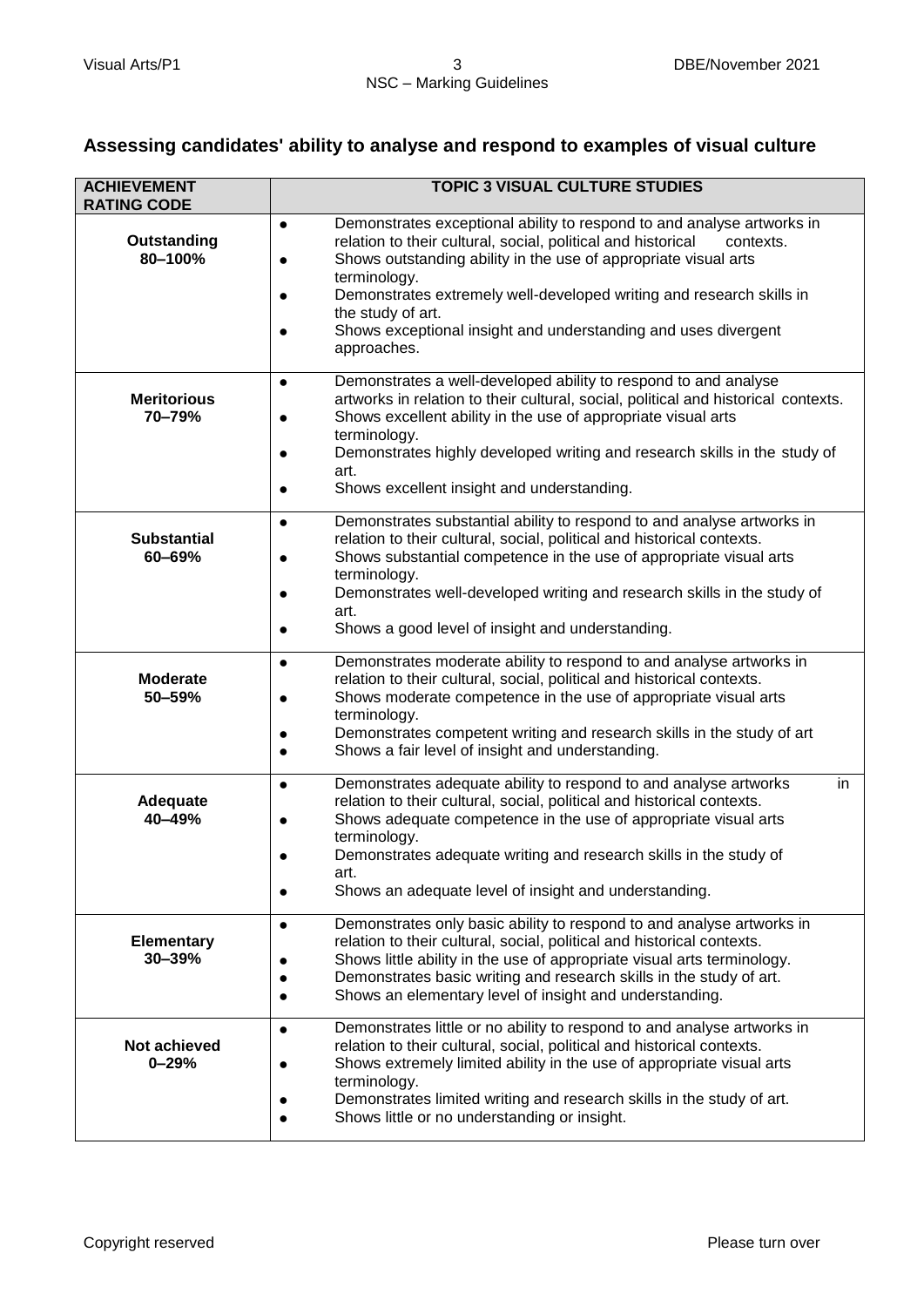#### **CANDIDATES MUST ANSWER ANY FIVE QUESTIONS.**

**The following mark allocation must be adhered to when only ONE artwork/artist has been discussed instead of TWO.**

**6 marks (max 3) 8 marks (max 5) 10 marks (max 6) 12 marks (max 7) 14 marks (max 8) 20 marks (max 12)**

#### **CODES TO BE USED BY MARKERS:**

**R-Repetition G-Given IRR-Irrelevant I/C- incomplete QNA- question not answered NF- or V- not focused/vague**

**1 mark will be deducted if the candidate doesn't include the correct name/title of artwork/artist**

**Due to the colour differences of the question papers in the different provinces, the provinces have to adapt the marking guidelines for interpretation.**

#### **QUESTION 1: THE VOICE OF EMERGING ARTISTS**

1.1 **Candidates must compare** FIGURE 1a and FIGURE 1b by referring to the following: **No comparison -1 mark**

#### **Narrative/Stories**

**FIGURE 1a:** The story is an intimate consult between a mother with a child and the iSangoma (Xhosa Culture). The composition is set in the interior of a room/traditional home that appears to be private and confidential. A traditional home like feel. (Animal skins on walls, floor looks like mud floor, sitting on the

floor). Sibisi focused on abundance.

**FIGURE 1b:** The story is about a group of Sangomas (Zulu) enjoying a feast of a variety of food (chicken, pap and beers). The composition reflects the interaction/conversation between five seated Sangomas on the floor of a modern house and a figure standing in the doorway. doorway. In both

paintings the sangoma is present as well as sitting on the floor in the presence of the main figure. The feast for initiation/welcoming of new iSangoma to group (young man bringing traditional ceremonial bear in bear vessel in door opening). The feast consists of whole chicken cooked with just salt and 'pap'. The green enamel bowl is used to wash hands for a cleaning ceremony. Both works are created in a simple illustrative narrative style with underlying moral stories.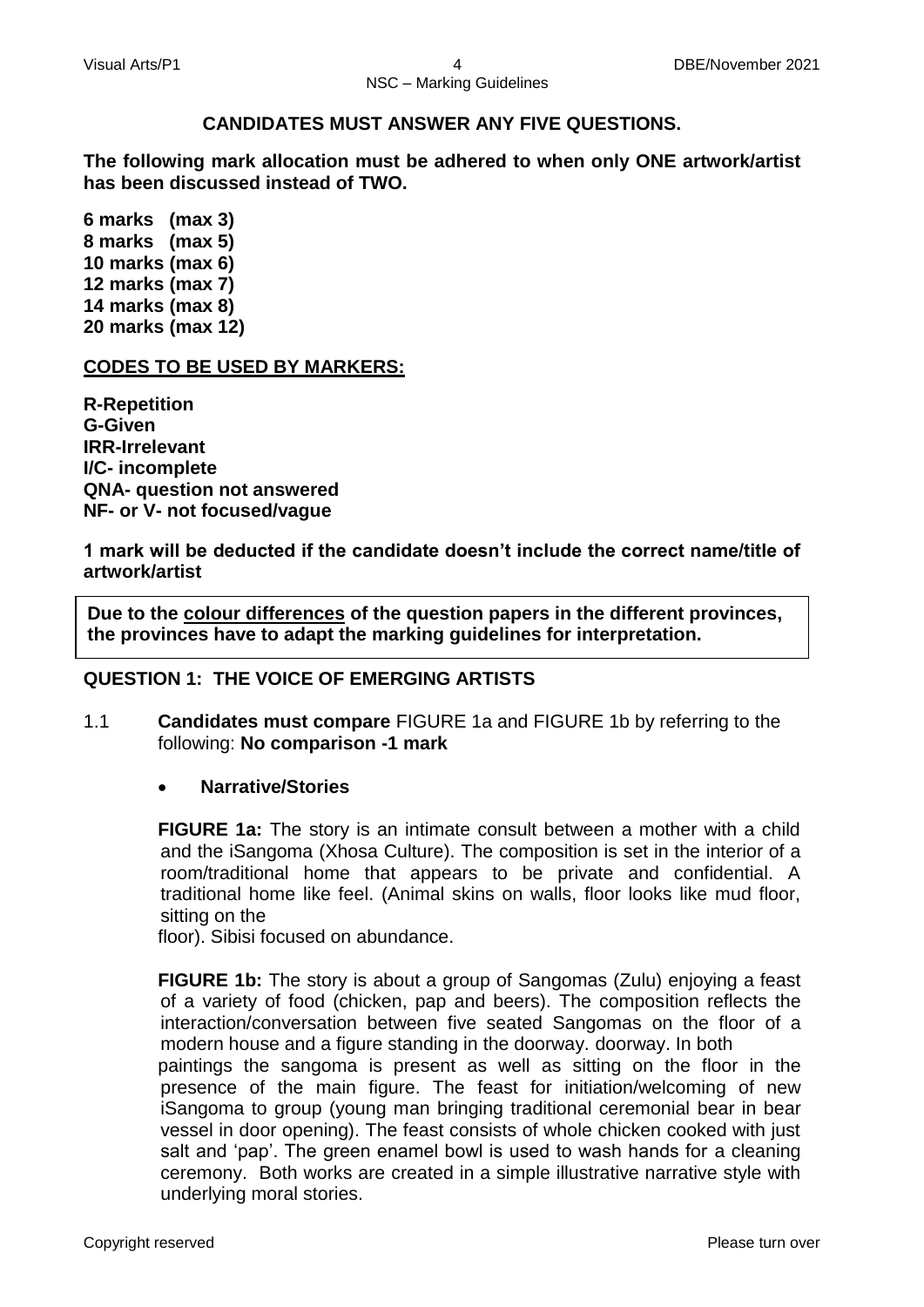#### **Visual clues indicating the 25-year time difference**

The complimentary colours of purple and yellow in FIGURE 1a differs to the bright colours of red and green in Figure 1b. The portrayal of the figures in FIGURE 1a is formal as the woman is consulting the iSangoma. In FIGURE 1b is an informal feast held by a group of iSangomas, with an array of food and modern beer (could be muti or liquor) in a crate, labeled with the SAB logo. Their clothing is more modern but still traditional whereas in FIGURE 1a the iSangoma wears clothing made entirely of natural organic material. The modern items are the pallet/table on the floor, curtain and shelves with bottles on in the background, and the opened door. In a. people sit on the ground in a traditional hut from the past. The Sangoma in Pemba's work is male where as more women are taking up this profession in recent years.

**Formal art elements**. Candidates can discuss any art elements like colour, line, shape etc.

**Colour: FIGURE 1a:** There is a variety of earthy colours used such as browns, ochres and yellows which dominate the artwork. Complementary colours such as purples and yellows are in the foreground and background. The orange blanket that covers the baby contrasts and complements the blues hues of the mother's head wrap/scarf. The cooler colours in the background create perspective. The use of white in the garments and the beadwork of the iSangoma/Healer's attire draws the viewer's attention to the figures. The women and child are a little larger than the iSangoma on the right. The vertical line of the wall behind the iSangoma and the curtain behind the mother and child create depth and separate the background from the foreground. The background is painted in softer and lighter tones to create depth.

The diagonal lines of the iSangoma's legs draws the eye into the picture plane creating depth. Sangomas extended hand towards the mother and child indicating his acknowledgment of her. She is looking down and he is facing the viewer. Repetition of circular shapes in the composition. Heads of the mother, child, sangoma and headdress, as well as circular shapes in background. Same repetition of circular shapes in 1b. The heads of the men, the bowls on table and floor and the drums. 1a and 1b has a horizontal effect with the people almost sitting in a line while 1.b also has vertical lines from the curtains, door

and drummer on the right. Figures in 1.b almost stylised while 1. a is a more informal respectful depiction.

**FIGURE 1b:** The warm reds dominate in the composition which is contrasted by the black and white traditional attire of the Sangomas. The brown animal printed on the head wrap and the drum represents the African tradition. The green bowl/dish of water complement the red surrounding. The green is also echoed on the door creating a sense of balance in the painting. Depth is created by the arrangement of the green bowl, table and beer crate in the foreground and the five figures in middle ground against the red wall in background. Which is further enhanced by the figure at the open doorway including the landscape behind him. Depth/perspective is created by the diagonal at the door as well as the line that separates the floor and the red wall. The bright colours and the busy interaction of the Sangomas against the plain darker red wall also creates depth.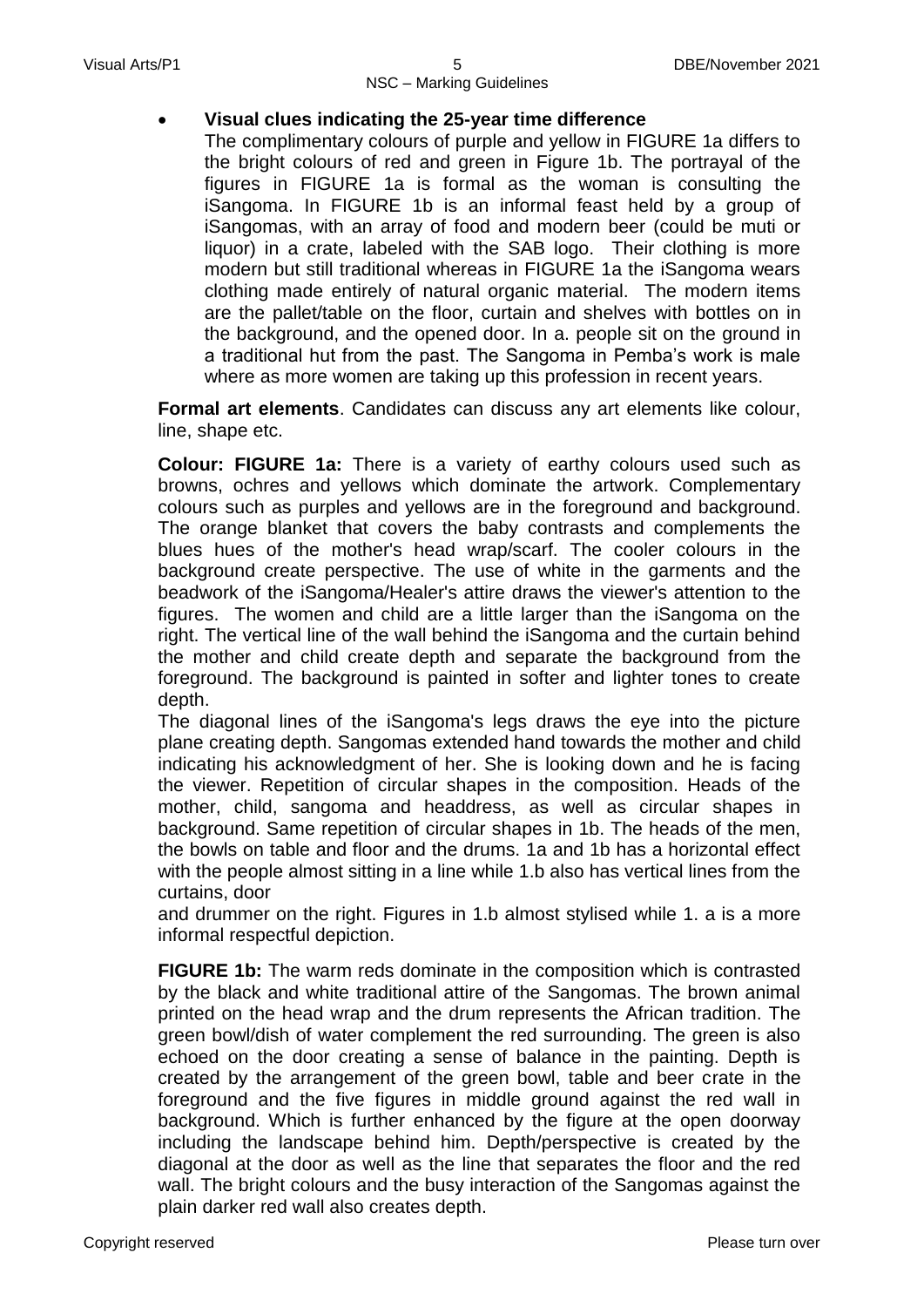#### **Focal point**

#### **FIGURE 1a:**

The iSangoma's traditional/ decorative attire and hand gestures make him the focal point. Candidates can discuss any other art elements as long as they substantiate their answers. Focus is placed on the lady with the baby (white shirt and circular movement of red swaddle around the baby and lady's arm) which leads our eye to the iSangoma. The Sangoma is flanked by animal skin and skull placing emphasis on him. Fig.1a the mother is also wearing.

#### **FIGURE 1b:**

The seated, front-facing figure (lady) in the middle is the focal point. She is the only figure wearing a plain white top. Candidates can discuss any other art elements as long as they substantiate their answers. The focus is on the food (white 'pap' balls). The light source shines on it with hands reaching out.

# **Mood/atmosphere**

# **FIGURE 1a:**

The mood is gloomy, spiritual, intimate, and cultural within a traditional setting. The woman's posture and facial expressions convey a concerned, caring, protective, submissive, respectful, accepting, withdrawn, and quiet mood. The iSangoma is represented as powerful, energetic, confident, and lively. The mother and the iSangoma have contrasting emotions/expressions. The atmosphere of the painting shows an expressive, intimate, private, warm, cozy setting due to the colours and style used as well as the arrangement of figures in the painting. The woman creates a calm, apprehensive and protective atmosphere with her hand on the baby's head. atmosphere whereas the iSangoma is livelier due to his expressive gestures and facial expression.

#### **FIGURE 1b:**

The painting has a celebratory and festive atmosphere. The mood is serious and the Sangomas are busy eating and enjoying the feast. The atmosphere is one of unity and connectivity with each other. (10)

1.2 Candidates must write an essay in which they discuss the artwork of any **TWO** artists (ONE artwork per artist) that have captured interesting themes. Provide the name of the artists and the title of the artworks. Candidates must

discuss ONE artwork per artist. They must consider the following in their essay:

- 
- Subject matter
- Influences
- Formal art elements
- Media and technique
- The message /meaning of the artwork (10)

**[20]**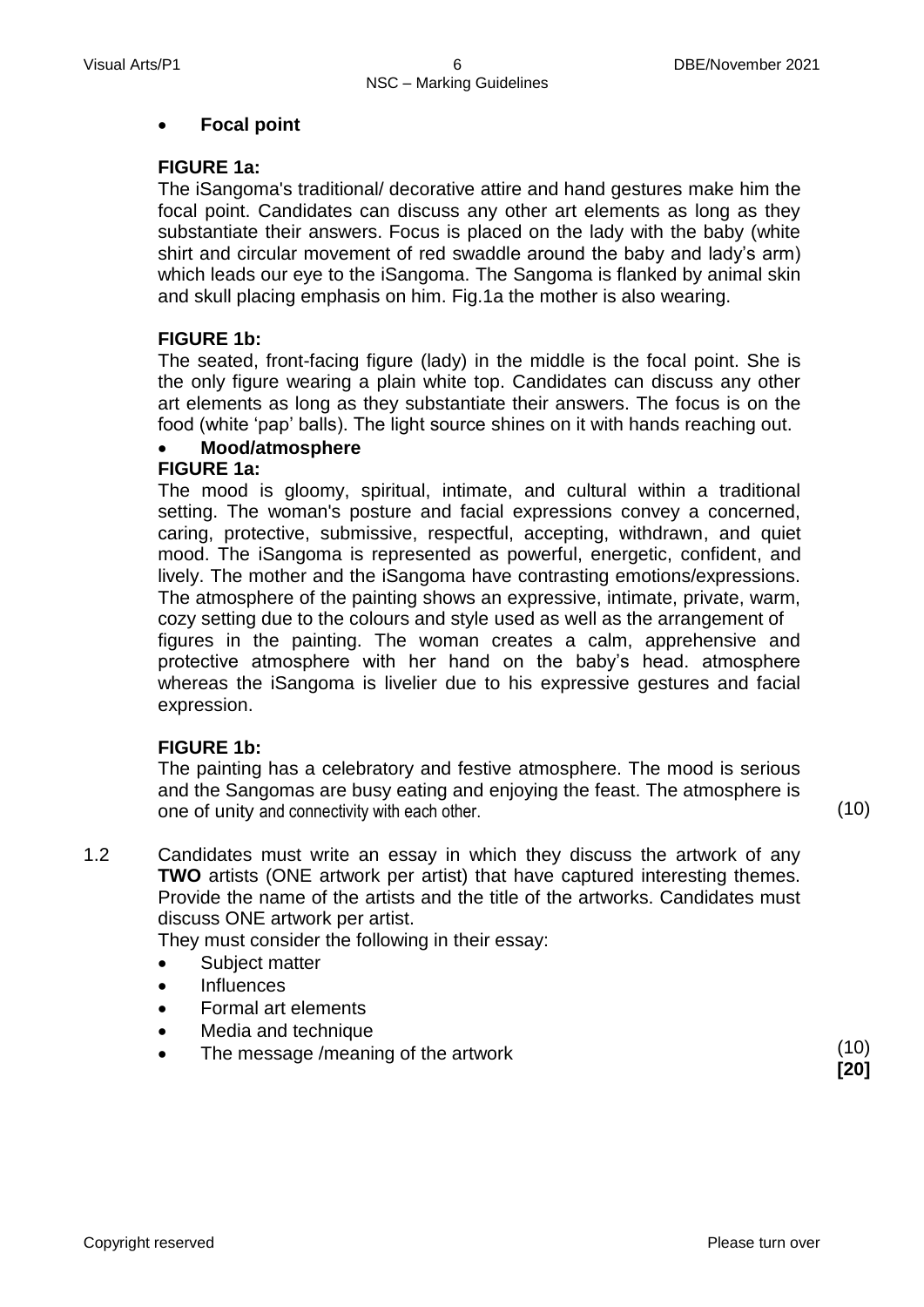#### **QUESTION 2: SOUTH AFRICAN ARTISTS INFLUENCED BY AFRICAN AND/OR INDIGENOUS ART FORMS**

2.1 Candidates must discuss the interpretation of the theme of soccer by considering the following:

> **FIGURE 2a:** Zamani Romeo Makhanya, *Soccer's Rhythm,* ink print on cotton paper, 2010.

**FIGURE 2b:** Jackson Hlungwane**,** *Christ Playing Soccer***,** carved wood, date unknown.

**FIGURE 2c:** Umberto Boccioni, *Dynamism of a Soccer Player*, oil on canvas, 1913.

#### **How the two dimensional and three dimensional use of media affects the portrayal of the theme.**

**FIGURE 2a**: Vibrant colours are printed on cotton paper which is visually pleasing and creates an exciting atmosphere present at a soccer game. To the viewer, it seems as if the spectators, as well as the players, are portrayed simultaneously on one level and almost appear to overlap each other. Fragmenting the faces, bodies and clothing by using sharp vertical lines create a busy mood and contributes to the energetic playing of the game. The figures are painted in a stylised, figurative and distorted manner and are almost cubistic which is evident in the fragmented, simplified faces and figures. Is divided in half by a very strong vertical line and uses two contrasting colours red and green. Indicating day and night - soccer is a big part of African lifestyle as well as two competing teams. Footprints are visible. 2D work caught the 'spirit and energy of soccer'

**FIGURE 2b:** A three dimensional sculpture made from indigenous wood portrays Christ playing soccer. The arms are folded around the body to create movement. The feet are clad in soccer shoes and the ball is perfectly balanced between them. Incised into the wood are carvings depicting a badge on the jersey/shirt. The artist has used a subtractive method when carving the wooden sculpture. Wood is a long-lasting, hardy, sturdy medium. The wood changes colour with age. The natural grain of the wood is visible creating texture. The surface has been polished as the wood is shiny. Curved lines are used. Capture a moment in soccer-playing, using the flow of the grain of the wood to suggest the position of the arms legs, feet and ball, and focusing on the ball.

**FIGURE 2c:** If one looks closer the image of a calf muscle can be seen in the centre of the painting. Feet are the most important factor in the playing of soccer and through the dynamic diagonal lines and shape the artist managed to portray animated movement. Fragmentation, light beams, repetition of shapes, and stippled brush marks suggest movement.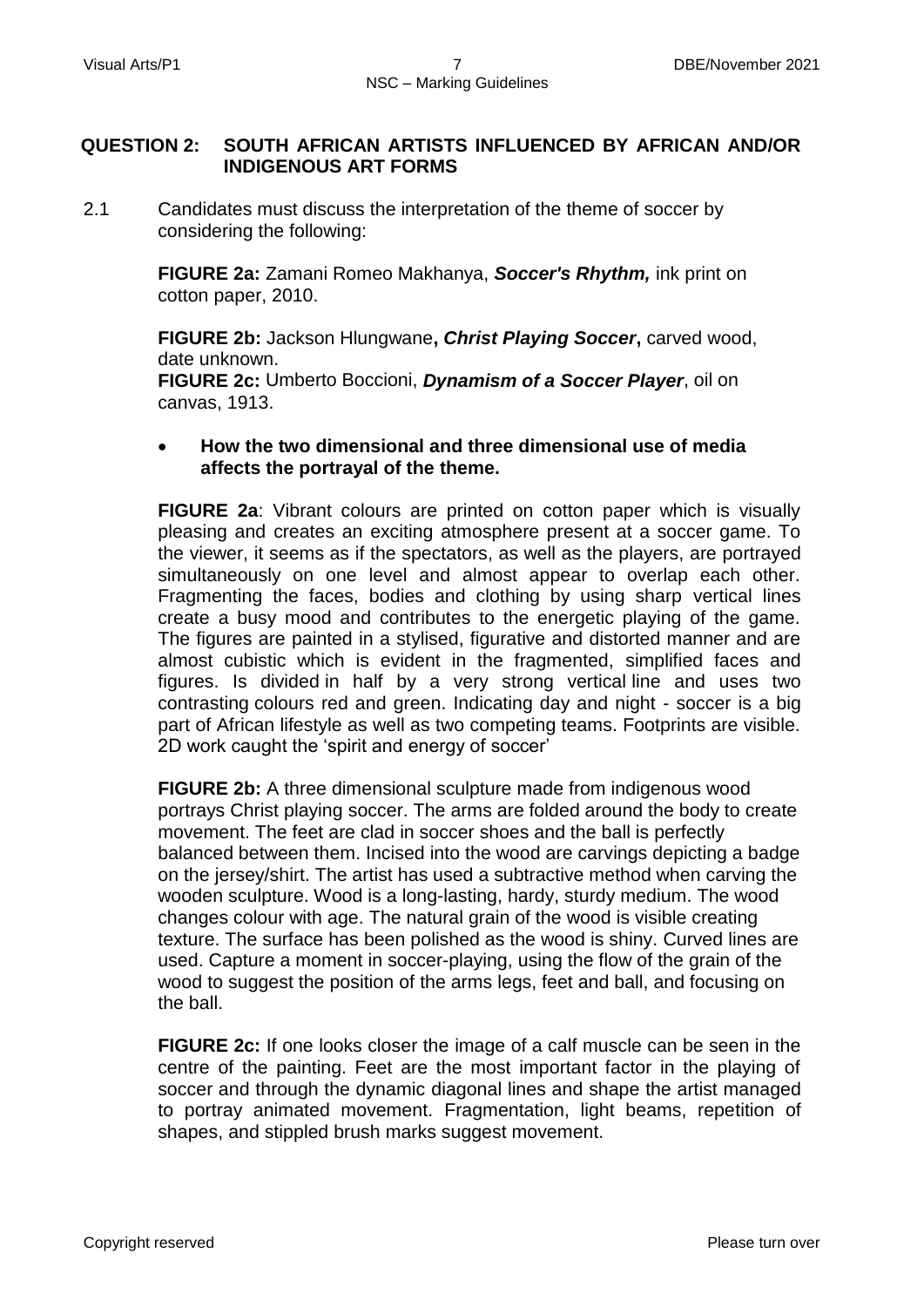#### **Energy/rhythm/movement portrayed in the style and technique of the work:**

**FIGURE 2a**: The mask-like faces are typically African. In the centre of the composition as well as on the right side of the print, hands are seen playing on a drum. It may symbolise merriment, happiness, excitement and movement. The repetition of the patterns on the clothing depicts traditional African motifs. The repetition of the feet symbolises the physical energetic kicking actions of a soccer player. A soccer ball as the sun becomes a metaphor for soccer being the light of their lives in Africa. Three other round shapes are visible representing the movement of a bouncing ball. Rhythm is created by the imagery used which can be seen in the repetition of the feet, the playing of the drums and the sounds made by the vuvuzelas. The portraits are portrayed with open mouths either singing or playing actively. Rhythm is also created by the repetition of the colours, the bouncing balls and the many feet.

**FIGURE 2b:** In the sculpture, a figurative, distorted, simplified figure is carved from wood. An expressionistic naïve approach is evident in the hard facial features, large head and shortened legs. Potential movement is seen in the kinetic energy of the arms and legs. Line is created by the arms that are wrapped around the body of the soccer player. The legs of the figure are static and the soccer ball is held between his feet. The figure is preparing to move or dribble the ball.

**FIGURE 2c:** In this Futuristic work, Boccioni wanted to capture movement and energy. The artist used fragmented shapes painted in vibrant contrasting blues and oranges. This adds to the energy and movement in the painting. Diagonal lines seem to radiate from the centre giving it an explosive image.

#### **African and/or Western influences**

**FIGURE 2a:** In the centre of the print is a large egg that may symbolise fragility, new life, and hope created by a game that brings people together. The image of the two vuvuzelas, usually used at a soccer match, is teams that play against one another. Bright colours, African textile pattern on clothing/black skin colour/Modern African hairstyles/masklike faces

**FIGURE 2b:** The sculptor used indigenous wood of South Africa to create a modern soccer player dressed in soccer gear. The method is typical African carving, depicting naive distortion of the body. Typical African woodcarving techniques/Western-style soccer clothing

**FIGURE 2c**: The influence of Cubism and Pointillism on Futurism can be seen The fragmentation of the shapes creates movement and vibrancy. It depicts the energy of a soccer game. Western Futurism movement techniques. Expressionism (10)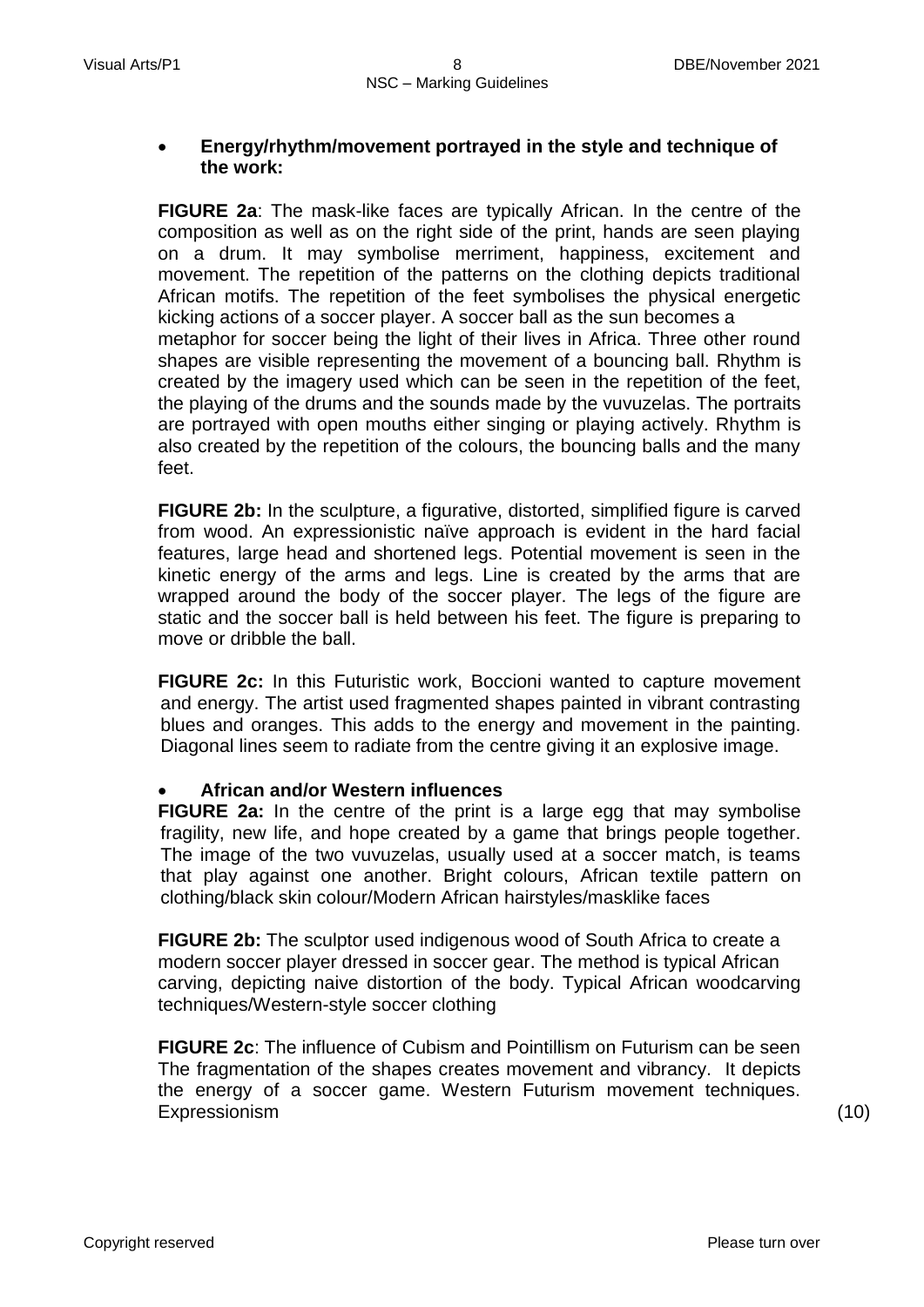2.2 Candidates must describe the work of any **TWO** South African artists whose work reflects indigenous and/or African symbols and art forms. Candidates must name the artists and titles of the artworks.

They may use some of the following in their essay:

- Subject matter
- Influences
- Formal art elements
- Style
- Message and/or meaning (10) (10)

**[20]**

#### **QUESTION 3: SOCIO-POLITICAL ART, INCLUDING RESISTANCE ART OF THE 1970s AND 1980s**

3.1 Candidates must compare any **TWO** artworks from FIGURES 3a, 3b and 3c by referring to the following guidelines: **no comparison -1 mark**

**FIGURE 3a:** Willie Bester**,** *Speelman (Play man),* mixed media sculpture, 1995.

**FIGURE 3b:** Ayanda Mabulu**,** *Infant Democracy***,** oil paint and gold leafing on canvas, 2017**.**

**FIGURE 3c:** Khaya Witbooi**,** *Gun Shake***,** mixed media, 2017.

#### **Line, colour, form and pattern**

**FIGURE 3a:** The figure holds a gun in a diagonal line while pointing it to the ground.The vertical line of the stand holding the drip bottle form a contrast to the solid form of the figure. Colour can be seen in the turquoise, orange and green spray paint on the metal sculpture imitating camouflaged clothing soldiers normally wear. The three-dimensionality of the sculpture has a lifelike form. Pattern and texture are created by the small individual parts of metal objects used to create the sculpture. No feelings/oppressor ready to push back any upheaval. Metal cold and unapproachable.

**FIGURE 3b**: The alternating red and gold rays create a pattern. It creates a vortex of rays, forms a pattern and contrasts with the curvilinear lines of the drapery of the mother figure. The strong vertical line of the gun symbolises the power and strength of the mother figure. The red shapes/ribbons are outlined by a thin black line.

The striking red colour could symbolise blood, violence, love, anger, passion or danger. Vertical line in the composition is created by a mother figure holding a machine gun in her right hand while breastfeeding the baby. The soft, silky clothing and accessories worn by the mother could depict the wealth or royalty of her cultural/traditional/indigenous roots.

The mother figure and baby are painted in a range of browns. The colour red/magenta is visible in the headdress and the clothing of the mother figure.The turquoise and orange in the clothing is repeated in the necklace. Dark green is used in the gun and repeated in the folds of the fabric/clothing. Medieval icon art Pieta with gold leaf / Madonna-like African woman figure in Chinese propaganda poster style.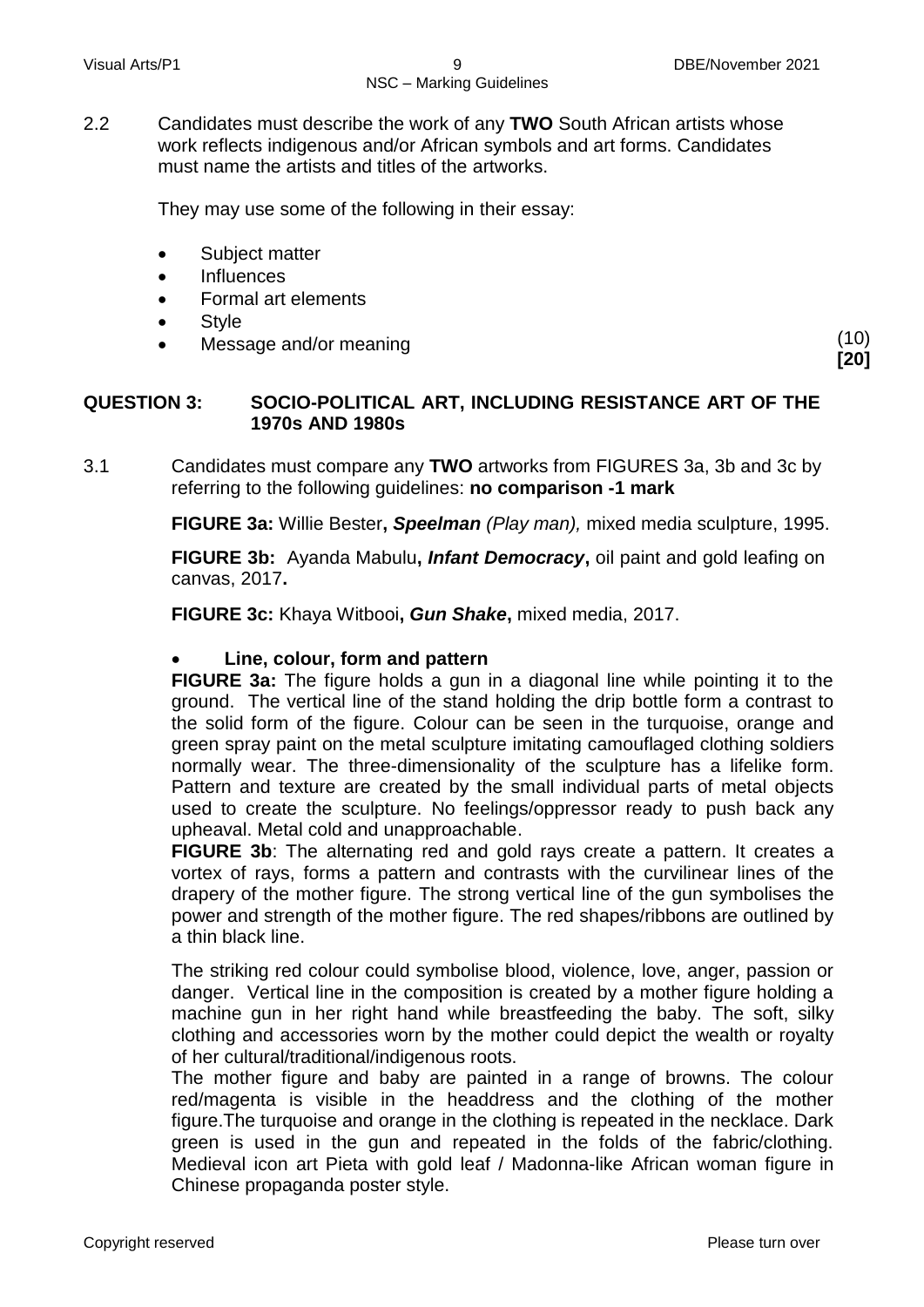**FIGURE 3c**: There are a variety of curvilinear lines seen in the hands, the explosion and faces. There are diagonal lines that imitate an explosion. The continuous horisontal line divides the picture plane. Contour lines define and outline the hands, gun, explosion and portraits. There is a dominant use of warm red, yellow and orange colour throughout the artwork except for the contrasting ultramarine blue gun/hand. The colours used are arbitrary and nonrepresentational. The bright yellow used in the background emphasises the handshake being the focal point.

#### **Style and media:**

**FIGURE 3a:** The use of mixed media like the metal objects combined with real objects like the bottles and army hat, give the sculpture a mechanical and almost robotic appearance. The media creates tactile texture and the sculpture invites the viewer to engage with it.

**FIGURE 3b:** The style is naturalistic. The flat application of colour in the background flattens the composition. The use of gold is symbolic of divinity reminiscent of Early Renaissance artworks.

**FIGURE 3c:** It is similar to the 60s style of Pop art and typical Post-Modern in the combination of images. During the 1960's posters, flyers, pamphlets, comic strips included Memphis designs, Ben Day dots, patterns and cartoon caricatures. This mixed media artwork is illustrative. Bright, flat colour is applied in a smooth and mechanical manner.

The focal point consists of a red-coloured hand shaking a blue-coloured hand that has a pistol emerging as one of the fingers/hand.

 **The portrayal of the gun in each artwork and its role in relation to the other images in the artwork:**

**FIGURE 3a:** The gun held by the soldier points toward the ground. This makes it less violent as it is not directed at anyone. The mask on the face indicates that there could be chemical substances in the air. The gun becomes a symbol of defense and not attack. The soldier is being fed or held alive by the bottles attached to his back. The gun signifies his position as someone fighting in a war or part of a defense force.

**FIGURE 3b:** The mother holding a gun is symbolic of protection, security, power, strength and confidence. The baby represents innocence, vulnerability, helplessness, love, hope and the future generation.

**FIGURE 3c:** The image of the gun combined with the hand in a handshake could mean dishonesty, deceit, deception, cheating, treachery and betrayal. The handshake placed in the centre of the square format becomes the focal point. Bullet-like sharks are placed on the bottom right corner. The portraits in the artwork might be the people in conflict.

#### **How these works address socio-political issues in South Africa?**

**FIGURE 3a:** 'Speelman' may refer to armed men playing a game in a troubled society. The artist portrays a figure that is armed, masked and carries substances on his back as life support which may indicate that this is how one survives in a violent country.

**FIGURE 3b:** The title Infant Democracy*-* The term infant refers to a small child/baby and a democracy refers to a fair/equal country*.* This could mean that a parent in a young new democracy must fight for the rights of a child. It could also refer to our democracy being young and new and needing to be nurtured and protected like a young child. This image is also paving the way for future generations in terms of freedom and liberation.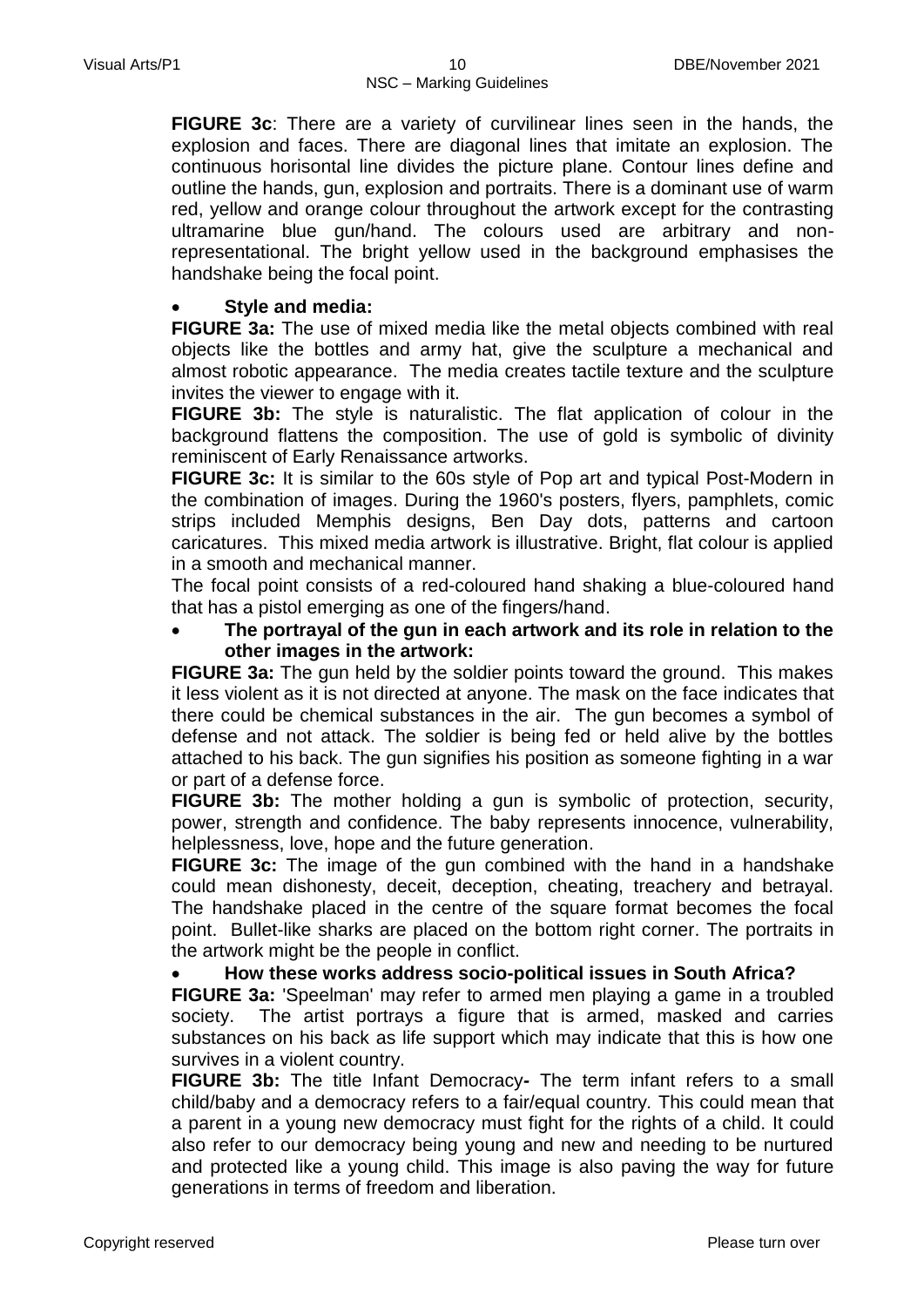**FIGURE 3c:** There are images of shark-like bullets at the bottom of the composition symbolic of trickery and deceit. The background has watermarks of faces ranging from people in history to comical characters. There is a stylised image of an explosion or gunshot symbolic of tension, hatred, deceit and war. The cartoon imagery of faces, Ben Day dots and the Memphis design could show mass production. The black, white and grey image of an explosion is illustrated in the top left-hand corner. The title '*Gun shake'* means that while they are shaking hands in good faith, the gun is symbolic of deceit/ betrayal. The gun has malicious intent. Bright Pop-art-like hands-on typical supermarket advertisement indicates trade and money / as well as shadows of Jan van Riebeeck, which was on South African money notes in the past. The blue and pink hands can be a reference to gender roles being either male or female. The bright colours could indicate that there is no remorse for the traitors, they do not feel guilty/responsible.

All the artworks 'deal' with socio-political issues by means of violence. The comic' face in 3c can refer to death as its eye's are crossed. (10)

- 3.2 Candidates must write a critical analysis of **TWO** artworks from TWO different artists (ONE artwork per artist) whose themes reflect socio-political issues. They must name the artist and the title of the artwork. They must consider the following:
	- Subject matter
	- Formal elements of art
	- Message/meaning

(10) **[20]**

# **QUESTION 4: ART, CRAFT AND SPIRITUAL WORKS MAINLY FROM RURAL SOUTH AFRICA**

4.1 Candidates must discuss the stories told in FIGURES 4a and 4b by comparing the following:

**FIGURE 4a:** Lucky Sibiya, *Warrior*, woodcut, 1977.

**FIGURE 4b:** Judus Mahlangu, *Baptism*, etching, 1975.

#### **Format**

**FIGURE 4a:** Sibiya makes use of a vertical /portrait format that suits the imagery used. The large figure in the front dominates the vertical format due to his large elongated body with outstretched hands. Behind him we have a sense of recession/depth showing the large crowd getting prospectively smaller as they recede towards the natural landscape format of cattle and rounded huts.

**FIGURE 4b:** The long horizontal format has been used successfully to show a close-up view of the gathered group of people witnessing the baptism. The cutoff view of the figures in this format makes the viewer feel part of the activity, giving us an understanding of the religious fervor felt by the people standing in the water.

### **Focal point**

**FIGURE 4a:** The focal point is the large figure in the foreground with outstretched arms as it is much larger than the other figures behind it and it fills up a large part of the composition.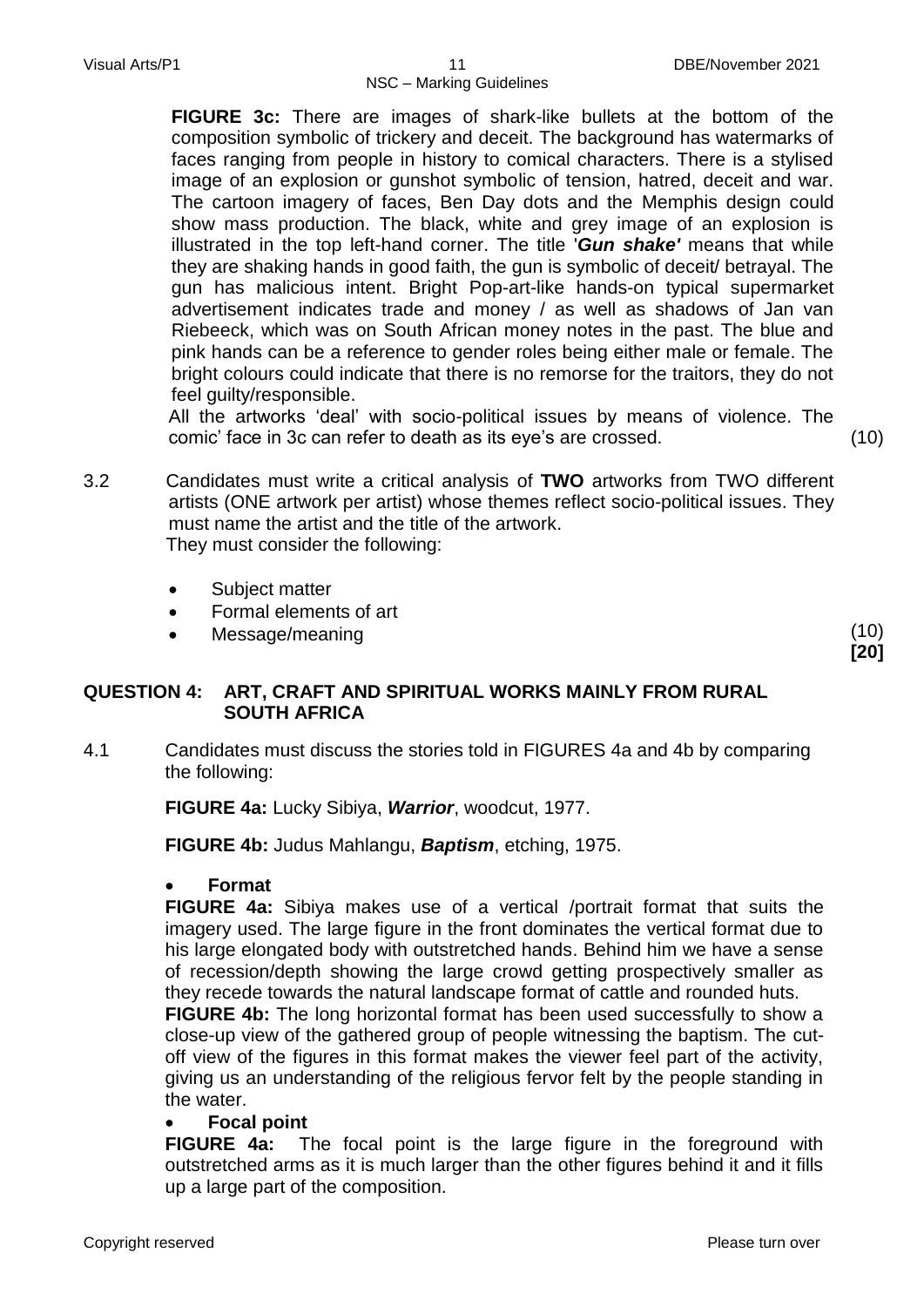**FIGURE 4b:** The focal point is the preacher in the foreground who is baptising the person at the bottom of the scene. He is placed in the centre of the composition, his head is lifted and his gaze is upwards and he is wearing a contrasting black and white patterned shirt.

#### **Line and texture**

**FIGURE 4a:** Curvilinear lines create the huts in the background and the lines of the landscape. Vertical lines can be seen in the shapes of the figures. Short, vertical and horizontal incisions create texture in the background. The diagonal lines of the outstretched arms create movement and tension in the negative space. Vertical lines in the middle ground indicate the grass in the field. The use of lines is stylised and simple. White lines are used to outline the shapes and figures whereas 4b used dark outlines. The smooth texture of the figures contrasts with the rough markings of the field.

**FIGURE 4b:** Horizontal and vertical lines on the clothing create texture and pattern. Organic lines form the shapes of the figures. The lines help to direct the viewer's eye in a rhythmic motion creating movement in the figures echoed in the ripples of the water. The black-etched outlines around all shapes. Lines also suggests different texture textiles (Checkered / lined / Dotted / flowery) of people's clothing.

#### **Depth and perspective**

**FIGURE 4a:** Depth and perspective are created by the figures receding into the distance towards a vanishing point**.** Overlapping / Big figure in front with smaller figures in the back

**FIGURE 4b**: Similar portrayal is visible in FIGURE 4b. The overlapping figures create a sense of depth and perspective.

#### **Style**

**FIGURE 4a:** Sibiya uses deliberate distortion and exaggeration in his stylised version of the figures and cattle. There is a big figure in front and there is less detail in the back. Small pinhead figures

**FIGURE 4b:** The expressive style of Mahlangu's work is used to portray the emotional body language/gestures of the community. (10)

4.2 Candidates must discuss the work of any **TWO** artists (ONE work per artist) who create art, craft, and/or spiritual works from rural South Africa.

They may refer to the following guidelines:

- Influences
- Media and technique
- Possible meaning/purpose/function
- How do these artworks/crafts/spiritual works contribute to society? Elaborate.

(10) **[20]**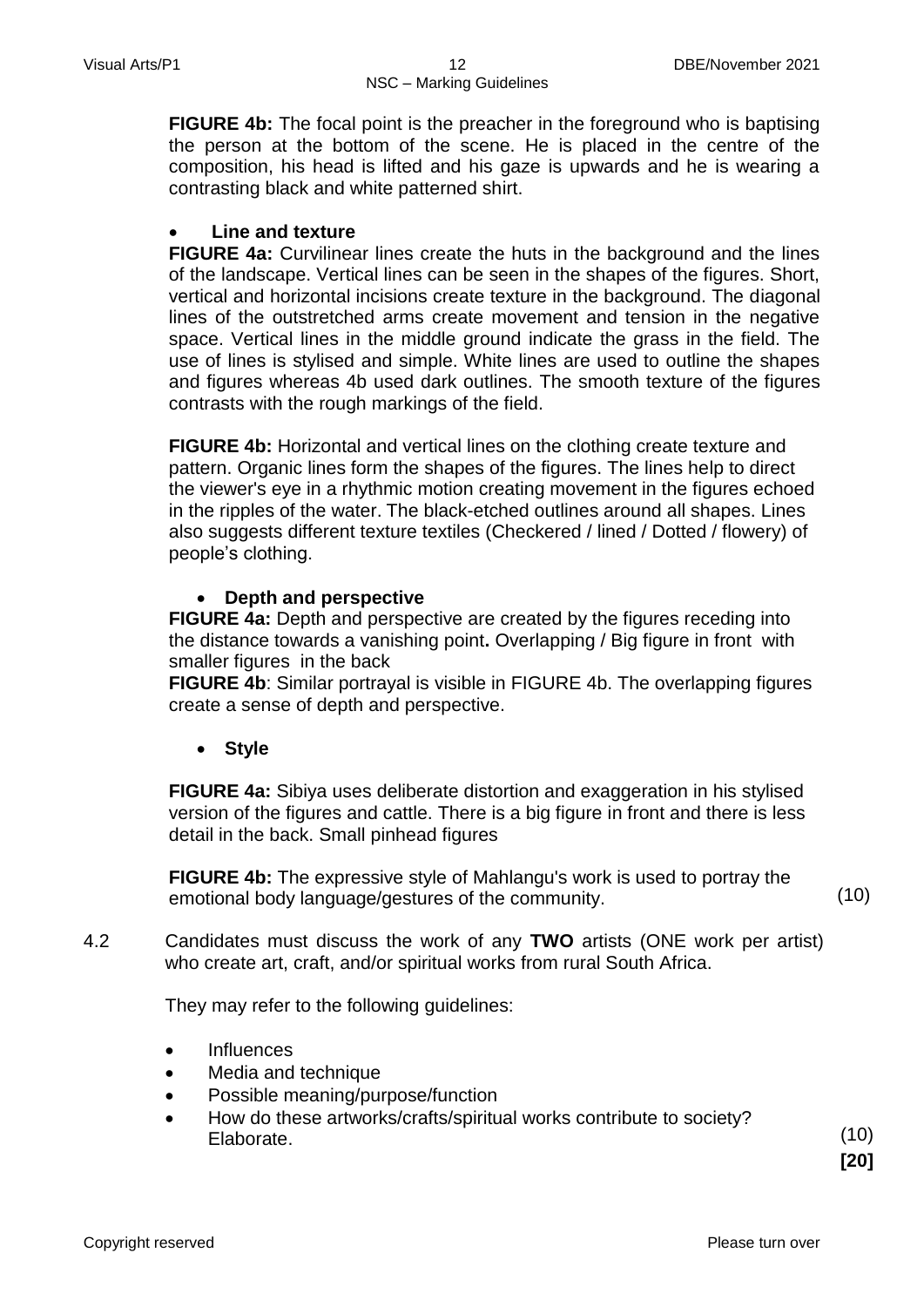#### **QUESTION 5: MULTIMEDIA AND NEW MEDIA – ALTERNATIVE CONTEMPORARY AND POPULAR ART FORMS IN SOUTH AFRICA**

**FIGURE 5a:** Fiona Kirkwood**,** *Spirit Coat***,** stones**,** paper cut-outs**,** 1000 cooldrink can tabs, plastic, cotton thread, steel, wire and other recyclable materials, installation, 2001.

**FIGURE 5b:** Fiona Kirkwood**,** *Spirit Coat***,** (detail) stones**,** paper cutouts**,** 1000 cooldrink can tabs, plastic, cotton thread, steel, wire and other recyclable materials, installation, 2001.

5.1 Candidates must discuss the Spirit Coat (FIGURE 5a-c) by referring to the following:

> **Teaching tool**: Kirkwood's works reflect her awareness of the spirit of South Africa and the energy, vibrancy of post-apartheid democracy, HIV/AIDS and environmental issues. The underlying message is a desire to protect all forms of life

#### **The possible significance of the cut-out figures placed in a circle of stones on the floor:**

The paper body cut-outs could represent corpses as well as different race groups. The cut-outs are placed on the floor in a circular pattern. This could represent the coming together of different race groups in a spiritual environment.

#### **Symbols in the work, e.g. crosses, etc. and their meaning:**

The coat is a symbol of spiritual protection. There is an embroidered linear outline of the map of Africa which represents all the people from the African continent. The artist uses beadwork as well as plastic cross-like object to reinforce the spiritual theme. The beadwork on the back of the garment forms a large cross.

Stones creating a circular shape is symbolic of a traditional/ritual ceremony.

#### **The use of a variety of unconventional and recycled materials and the role they play in creating texture, colour and mood:**

A life-size wearable coat is made by using traditional beadwork techniques and recycled materials. The metal cold drink tops are shiny, representing a knight in shining armour. The artist uses various recycled and throw-away objects in her artwork which gives them a new purpose that results in a beautiful new artwork. The various waste material makes up a spirit coat as opposed to a heap of waste products. The unconventional materials are weaved together very much like traditional craft weaving techniques. This could link the ancestral spirit to the modern-day coat. The various materials add to the tactile quality of the coat. The placement of the stones on the circumference creates a barrier around the coat. It could represent an enclosure of safety for those being in the circumference.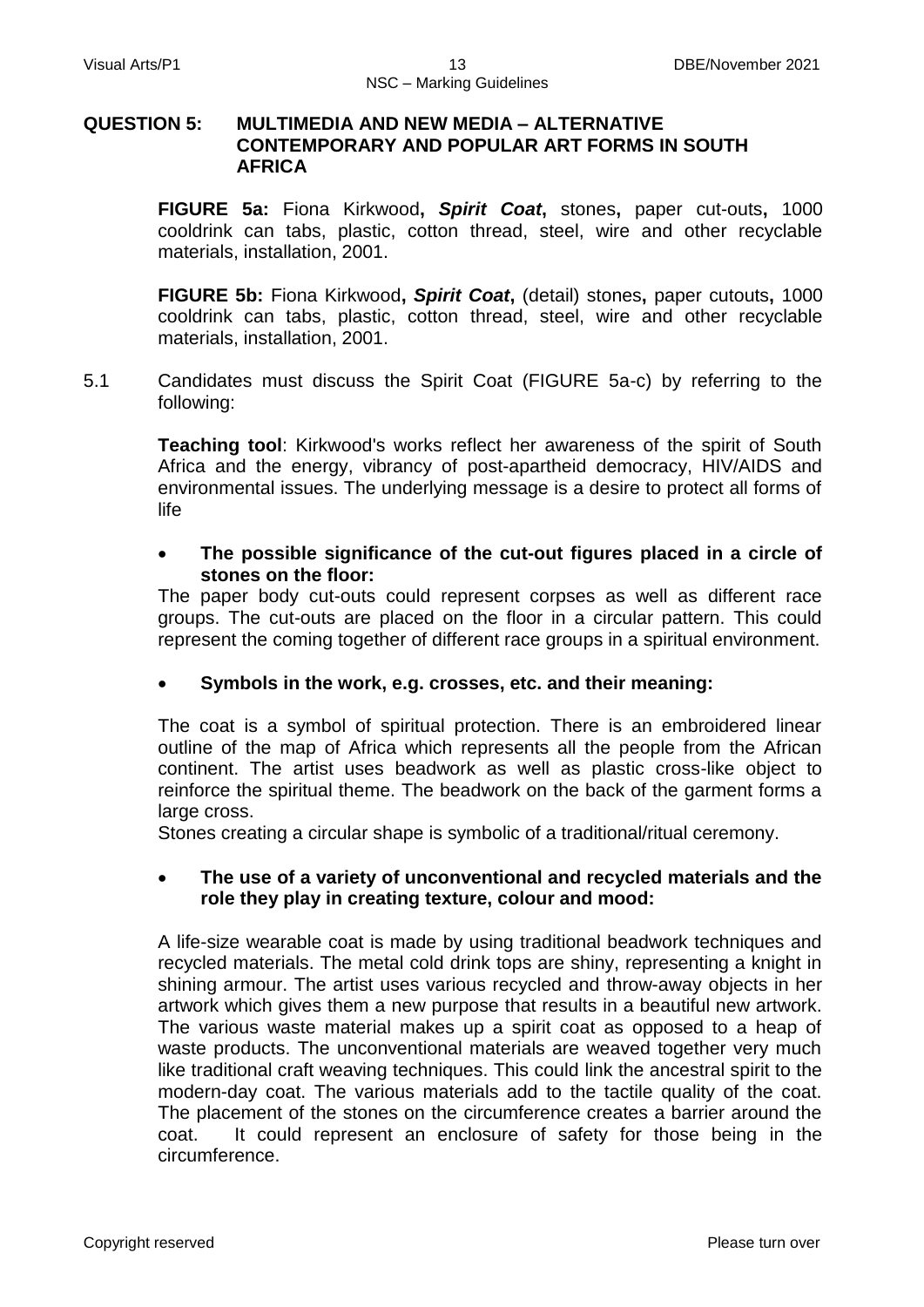**Significance of the title: do you think the work is a successful expression of a 'Spirit coat', and why. In our modern world, why would the artist want to create a spirit coat?**

*'Spirit Coat':* implies that the coat could be worn to a spiritual gathering/could also be more personal. It symbolises that all Africans from the African continent can be draped and protected by this coat. This could represent the coming together of different race groups in a spiritual environment. In our modern world with all the different religions, differences and tension experienced in cultures and societies the artist wanted to create one specific spirit coat implying that one spirit will guide all people under one garment of spirituality. The learner's own response to whether the artwork is a successful expression will vary.

The Circle indicates and alludes to the 'circle of life' including everybody. People (figures) who die will take on a spiritual form. Spiritual armour (tabs look like medieval chain-mail) as described in the bible/cotton wool symbolic of the Bible's innocent lamb – protection and honour. Address the need for Spiritualism and move away from consumerism and 'throw-away' culture (also seen in using found objects to make the artwork). The light emanating from the coat in figure 5a supports the idea of 'spirituality/holiness'. The

circle on the floor could symbolise a 'prayer circle'.The black and white paper body cutouts figures from different race groups are holding hands. The vertical placing of the coat can be compared to a Christ-like figure/Holy figure. Stone circles are typical of African culture. A circle is a symbol of eternity or a complete cycle – a life cycle. The colour white represents spirituality as well and looks like a cloud. Recycled materials can be symbolic of the rebirth of the old. (10)

5.2 Candidates must discuss any **TWO** contemporary artworks that use new/alternative media to create a powerful message. They must name the artists and the titles of the artwork. (10)

**[20]**

#### **QUESTION 6: POST-1994 DEMOCRATIC IDENTITY IN SOUTH AFRICA**

6.1 Candidates must justify their arguments by referring to the statement and any **THREE** of the FIGURES 6a-6e.

> **The candidate must be credited when speaking specifically about identity by referring to the three artworks given. The candidate doesn't need to discuss the artworks in length. Any debate can be accepted and this question is more about the debating the issues rather than anlysisng each artwork.**

> **FIGURE 6a:** Maluka creates a contemporary and decorative artwork that reminds us of graffiti art, cartoons, Pop Art, and contemporary graphic design. The portrait of a young woman is portrayed with eerily penetrating eyes that create a hypnotic effect as if she can't stop her gaze. She is placed in the centre on a boldly patterned background with bright colours and patterns. She represents the street culture of South Africa as she has bright pink hair and wears modern patterned clothing. This could be a trans person, not necessarily a woman if you look at the title that refers to the 'prodigal son'. Relates to the selfie culture in social media in the facial expression, represents a 'posed look'. The figure has pink hair, ladylike 'prodigal son (title) suggest gay/ transgender / transvestite man which is not accepted or welcome in his family/community.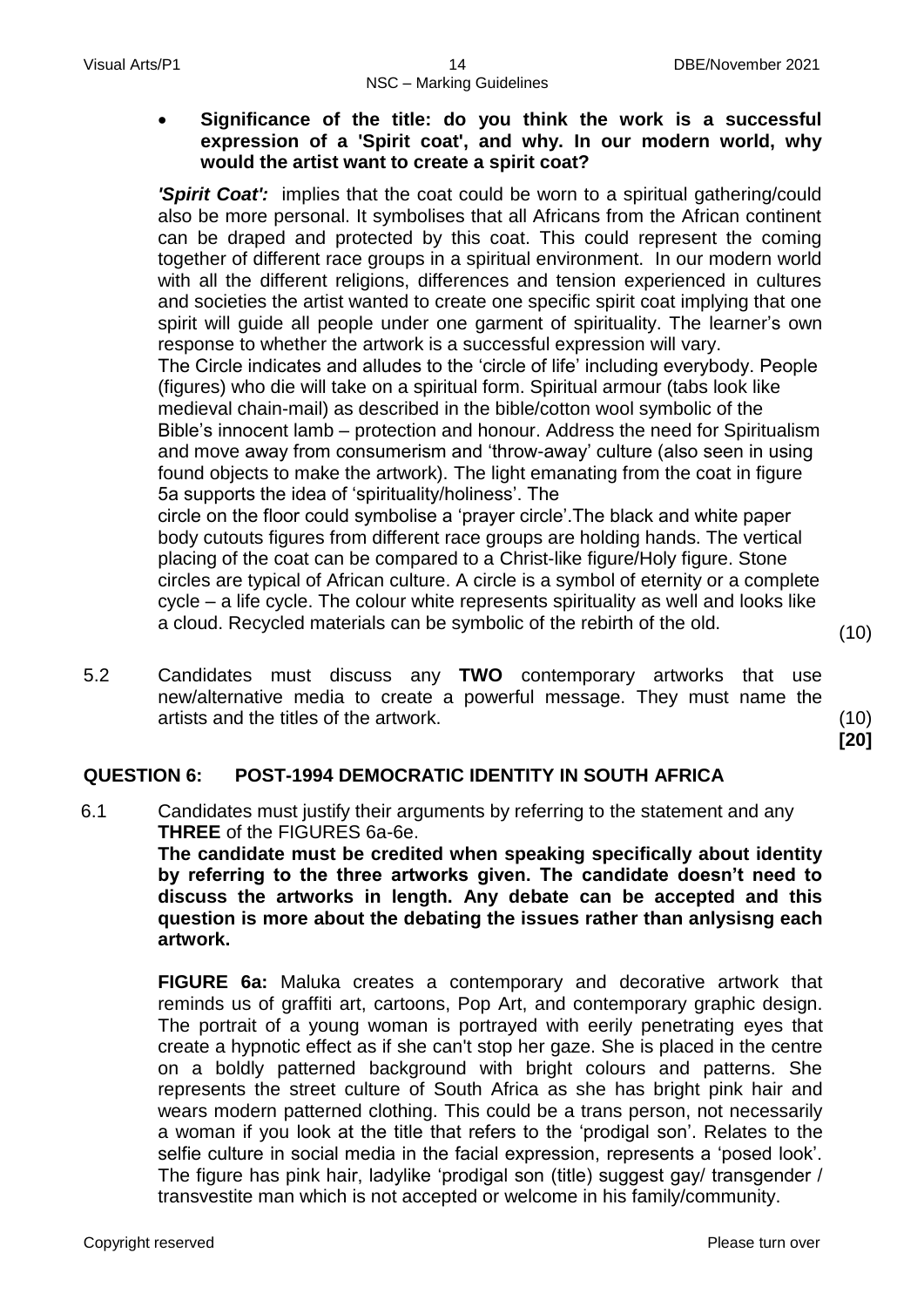**FIGURE 6b:** The portrait is of a young person smiling shyly at the audience. The use of thread woven on the face creates texture and represents pixels of a photograph. It seems as if the picture is out of focus and conceals the identity of the person. The face could be a male. The use of the thread implies femininity fragility due to its delicacy which is not usually associated with men and creates lacy drapes and patterns in the background. Identity is often portrayed by how we look and what we dress and how other people approve of us. The current problems experienced by youngsters are the unconditional acceptance by others on social media and they will do anything to hide their real appearance or soften the reality. Feminine lace portrait, A-typical to be used to portray a man. Live reflection of society right now where all borders get blurred.

**FIGURE 6c:** Flynn creates a portrait of a contemporary male portrayed against a colourful graffiti-like background. Flat, bright colours are used in the figure and background which creates a contemporary/graffiti effect. The male person is wearing a mask decorated with colourful rows of patterns which could now refer to the masks worn during the Covid-19 pandemic even though it was made in 2017. The figure is also crowned which could mean that he might be an important person or the kingpin of a street gang. The decorative shapes and forms on his body could refer to tattoos or coding and the influence of technology on contemporary people. Popular culture iconography e.g. graffiti-like / superheroes (crown) 1011011 – Binary code / tattoos / religious symbols / mask symbolic of protection – sometimes from ourselves.

**FIGURE 6d:** Claudette Shreuder uses family photographs and her memories to create miniature sculptures of them. Some people identify or don't identify with their families and feel that they don't fit in. The figures look serious and stern staring blankly lacking expression. The sculptures appear similar to play things or dolls to play with. The artwork is influenced by African Art sculptures e.g. Benin. Three women with man/man-child / baby-boy – suggest women's role as nurturers of men forever (sometimes not willingly so).

**FIGURE 6e:** The Essop brothers portray themselves throughout the composition in both traditional and modern clothing. They depict themselves breaking their fast with Fast food (MacDonald's and Coke) which is unusual in their culture. It shows the amalgamation of their tradition with western culture by breaking their fast at the beach and not at their home with their families. This photomontage also has an unusual representation of a prayer mat at the beach which is not conforming to traditional customs. The brothers are questioning their identity as Muslim individuals in today's world. (10)

6.2 Candidates must discuss any **TWO** artworks which address identity in a democratic South African society. They must name the artist/s and the title of the artworks.

They may refer to the following guidelines:

- Imagery
- Identity politics
- Style and techniques
- Meaning/messages (10)

**[20]**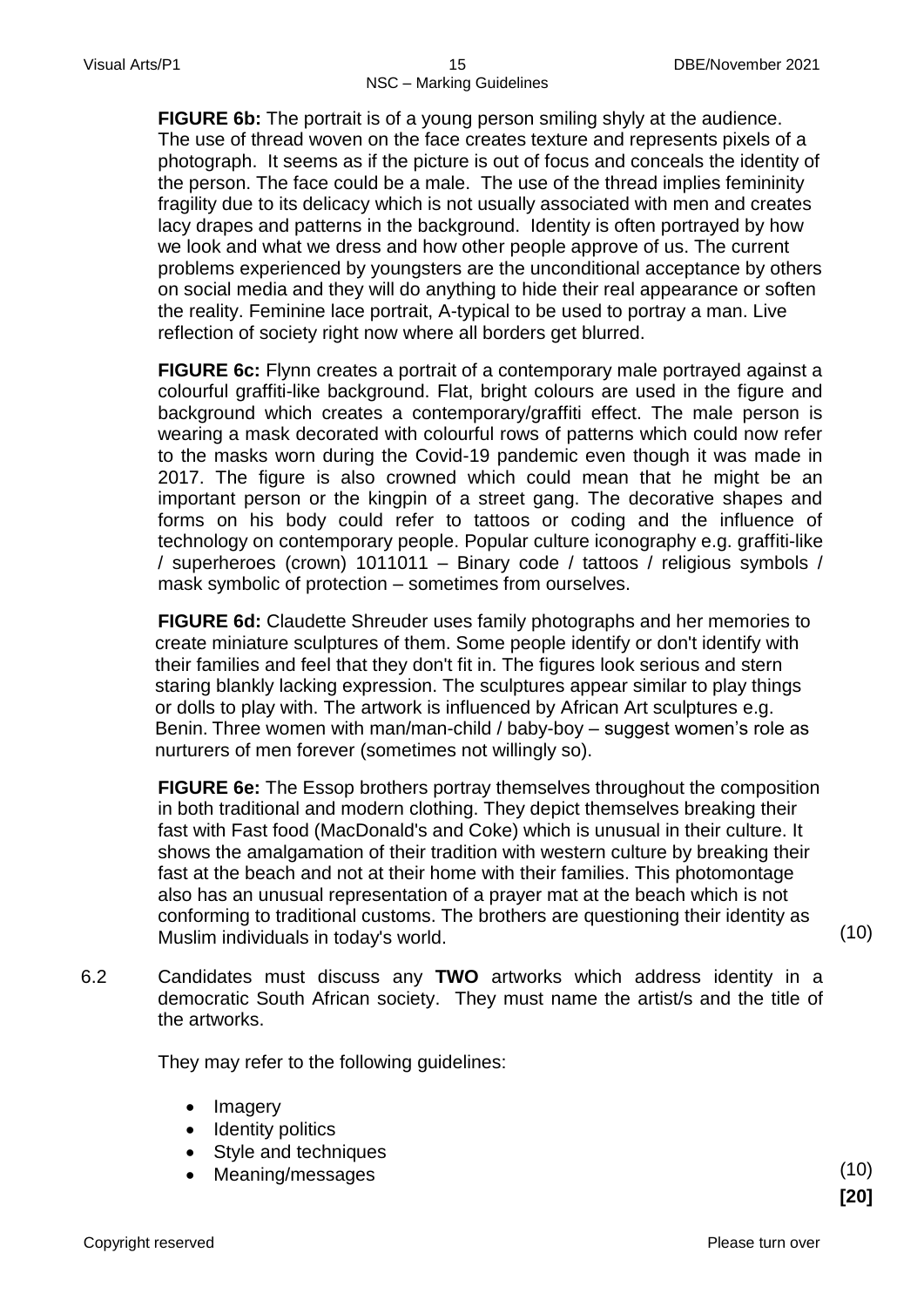#### **QUESTION 7: GENDER ISSUES: MASCULINITY AND FEMININITY**

7.1 Candidates must discuss the above statement by referring to FIGURES 7a-7d. They may consider the following:

#### **FIGURE 7a:**

#### **The significance of:**

#### **The hands on the face**

The artist chooses to confront and shock the viewer by using the red handprints over the mouths of the victims which reinforces them being silenced. The red handprints can represent or symbolise blood or violence. The red handprints over the mouth are symbolic of the physical abuse women experience on a daily basis or a command to be silent and not talk about rape and abuse.

The photographs are monumental in scale. They are reminiscent of the Super Realist portraits of Chuck Close. The red hands are as big as the face. This forces the viewer to sit up and take notice. The scale of abuse is much bigger than we realise or care to acknowledge.

#### **Underwear on the pavement**

Lingerie, also known as underwear is universally associated with women's undergarments worn by all women from different walks of life. The lingerie is arranged in two lines below the photographs on the walkway/pavement. It almost forms a pattern alluding to household violence and abuse which becomes a behavioural pattern. It could reflect how women are discarded/thrown away by scattering the underwear on the pavement. It restricts the movement of the public and forces pedestrians to navigate their way around the work. This forces the viewer to confront the issue of abuse.

#### **Colour**

The protestors displayed large-scale colour photographs of sad/fearful faces of women. Each image is representative of a real person. By having these in colour it also indicates the different nationalities and race groups of people that are victims of Gender-based Violence. All types of people that will be viewing these images can relate to the image/message. Red handprints cover their mouths which refers directly to the women who are victimised and silenced. The colour red may refer to blood and pain/suffering of the women. The artist has placed red and white lingerie on the sidewalk below the largerthan-life-size photographs, which sends a direct and clear message to society. The colour red contrasts with the light colours of the portraits. The addition of the white lingerie could allude to purity and innocence while the red could allude to violence, abuse and death.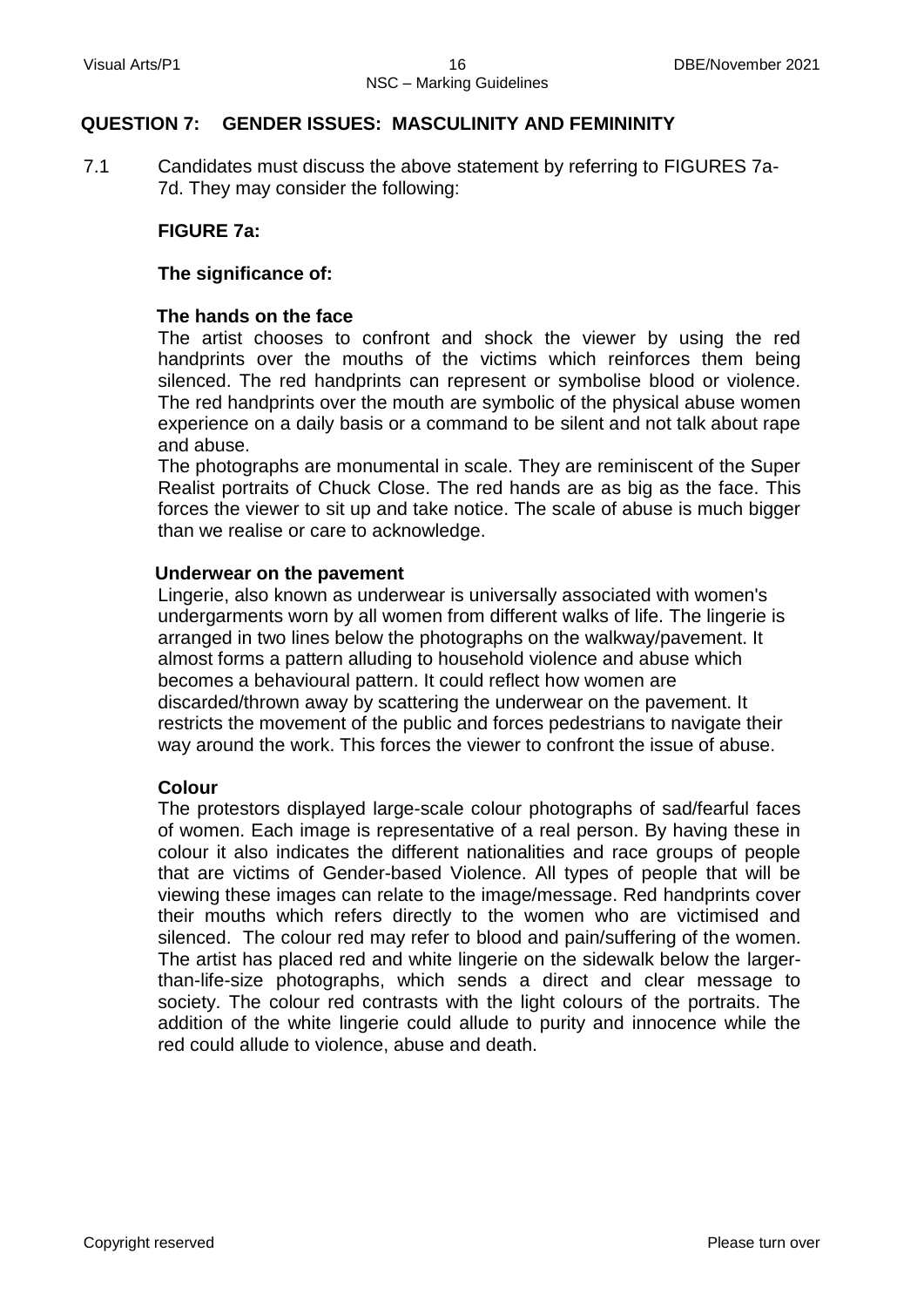#### **FIGURE 7b:**

#### **The significance of:**

#### **The hands on the face**

The hands are shielding the face. The figure is in a defensive and submissive pose. The abuser is trying to silence his victim.

#### **Colour**

The blood-red face and hands symbolises fear, pain and anger. The bright turquoise blue marble eyes stand out against the red. The turquoise blue eyes could represent the innocence of a child. The gold writing 'BE MINE' are words spoken/ scream out by the child are clearly visible against the fairly plain white background. The (blood platter) is primarily situated in the foreground and becomes the focal point. It suggests that the incident of abuse has recently happened.

#### **FIGURE 7c:**

#### **Colour**

The artist uses limited colours such as a variation of red on the figures and a horisontal band of writing against the white background/ wall. The lighter red of the baby stands out against the larger blood red/ maroon figure. The green scared eyes of the child provoke or engage with the viewer. The red writing in the background could relate to calligraphy writing with blood/ a cut finger. The different shades of red separate the images creating depth. Ironically the Happy Father's day stamp relates to a dearly loved parent who in this case might well be the abuser.

#### **FIGURE 7d:**

#### **The significance of:**

#### **Shoes**

The protestors in Brussels marched to show their disapproval of abuse against women. They chose various pairs of red shoes (different shades of red) that indicate the various status, ages and occupations held by women, reinforcing that all women are affected. A single red boot is seen to be symbolic of the struggle and violence leading to the loss of life. The name of the person and the date of her death has been inscribed on the boot as a remembrance of her life. This shoe almost represents a tombstone. These worn-out shoes show the struggle and suffering of these women that possibly worked hard to care for their families. The Red shoes are the female victim's personal items representing all types of women across the world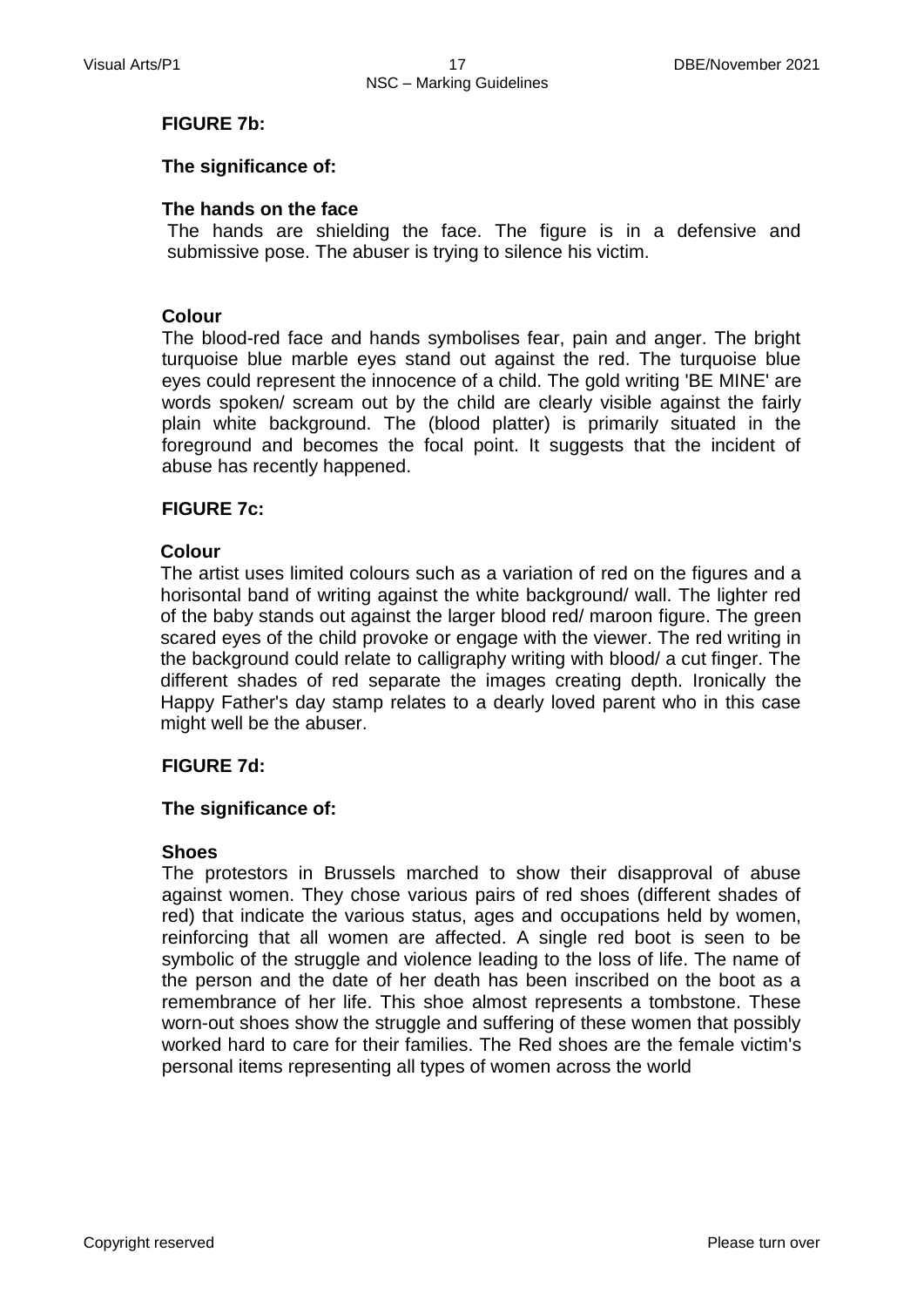#### **Colour**

The red shoes symbolise death, blood and violence. Usually, the colour red is connected with love and passion which is contradicted here.

#### **Mood/emotion, atmosphere e.g. communication through eyes, material, media and technique**

#### **FIGURE 7a**

The mood is sad, disturbing, upsetting it evokes deep emotions from the viewer. The eyes are tearing which shows the pain and suffering of these women. The eyes on the far right stare out intensely indicating anger. The first image portrays hurt. The high-definition images show real people with real emotions. The use of real underwear makes the message clear and unavoidable, which would shock the viewer.

#### **FIGURE 7b**

The little girl appears to be vulnerable, scared, defeated this is indicated by the hand gestures and the eyes. The hands are raised up with palms facing outwards similar to someone that has given up, surrendered or is submissive. The eyes look downwards to the left, afraid to make eye contact to turn inward emotionally. The splashes of blood indicate the violent act of abuse. The blood around her mouth may indicate the attack or abuse she has /is experiences/experienced. The pale skin shows the loss of blood lifelessness and death-like pallor. The use of ink, wood glue on paper adds to the realistic effect of the blood on the artwork.

#### **FIGURE 7c**

The little girl appears emotionless and lifeless. This is indicated by the twisted neck the limp hands as well as the flat line (heart line that usually indicates death) in the background horizontally. The eyes that are rolled upward appear dead. The blood spills and smears of it in the background indicate the serious act of violence that she has endured. The atmosphere shows her surrounding as being abusive as the writing on the wall indicates this by the following word: Happy Father's day. The image contradicts the message indicated. She is alone, isolated fragile, weak and has a sense of emptiness.

#### **FIGURE 7d**

The mood is depressing and sad due to the number of shoes that are included in the display. The various red shoes also add to the mood and the atmosphere as they represent women, children and older people that are affected which has a direct impact on all types of people that can easily relate to this.

Candidates must justify by referring to the images in figures 7a-7d

**Candidates must indicate** w**hich of these examples they feel has the greatest impact on drawing the public's attention to this social issue. They must give reasons for their answers**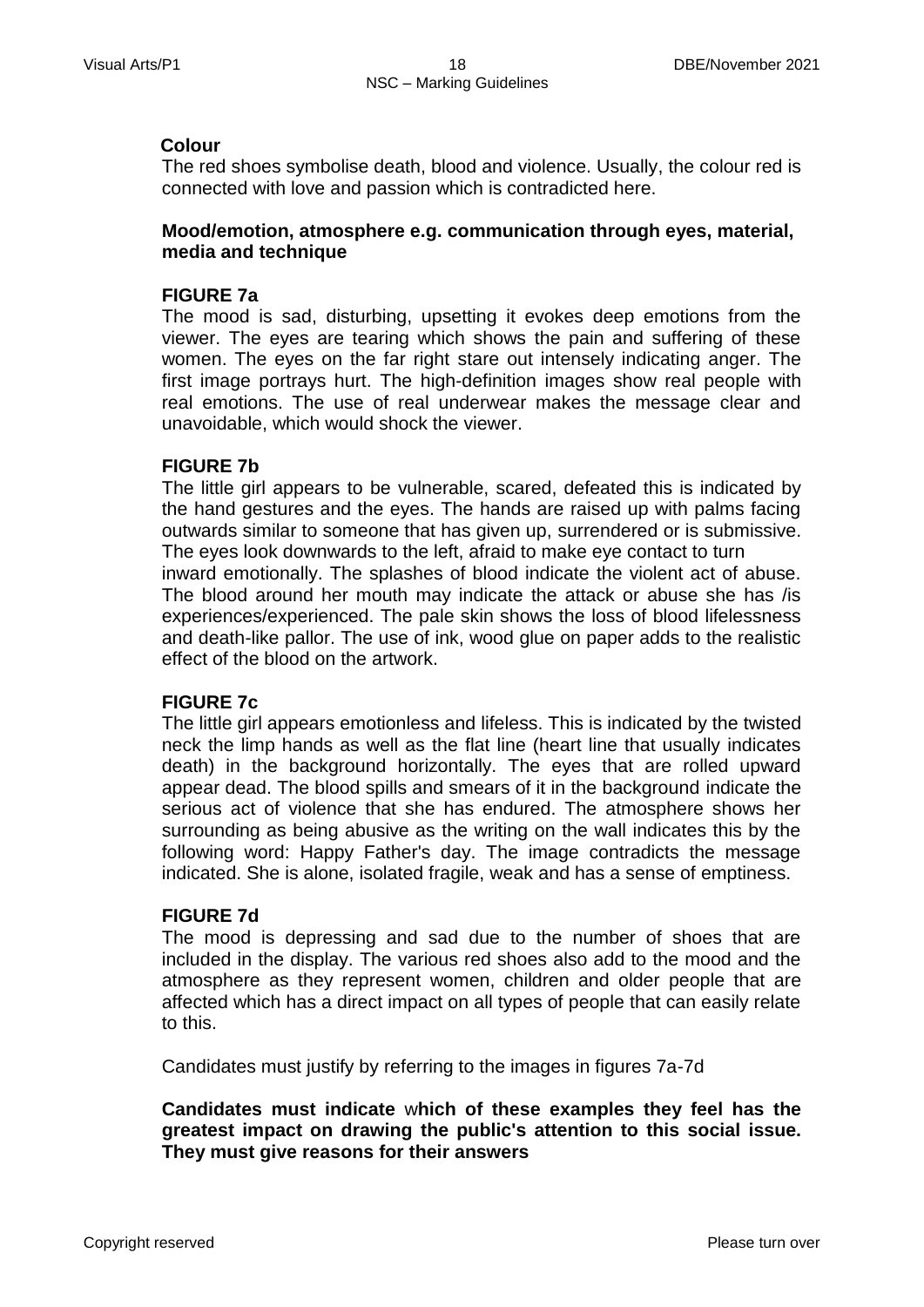Example: They highlight the importance of gender-based violence creating public awareness even if people are not used to following the news on social media platforms. These are unavoidable displays where the spectator is challenged to debate and discuss these unspoken difficult issues. The underwear is intimate symbolising the invasion of the most private space of a woman. These are not items and photographs that are usually displayed in public, however, the artist aims to create shock and awareness to the passing pedestrians/viewers. The objects emphasise the vulnerability of women in society. The hands seem to be defensive trying to protect herself. (10)

7.2 Candidates must write an essay on **TWO** artworks (one artwork per artist) that they have studied that addresses gender issues. They must name the artist and the title of the artwork. (10)

#### **QUESTION 8: ARCHITECTURE IN SOUTH AFRICA**

- 8.1 Candidates must write a paragraph discussing FIGURES 8a and 8b by referring to some of the following:
	- **How does the statement by Frank Lloyd Wright apply to each example?**

In FIGURE 8a the mirrored building/house is placed in a mountainous landscape in Gstaad, Switzerland, where the surrounding landscape is reflected on the mirrors and becomes part of the house. In FIGURE 8b the house is placed in the barren Franschhoek landscape and almost disappears into the landscape. The indigenous wood used for the cladding of the exterior of the house contributes to the merging with nature. The glass would create warmth in the interior of the building (like a hothouse).

#### **By referring to FIGURE 8a discuss how time and light will have an effect on the exterior of the building. Elaborate**

Time and light will have a definite effect on the exterior of the building. Depending on the time of day or season different images will be reflected on the mirrors, changing as time goes by and light changes during the different seasons. During daytime when it is light, the colours will be bright and the landscape, sky, clouds and sun will be seen in the reflections. During night time when there is no light the darker sky, moon and stars will be reflected in the mirrored panels.

#### **How has Aitken in FIGURE 8a used his materials/media in an innovative manner? Elaborate.**

In **FIGURE 8a** large mirrors cover the exterior of the structure. These mirrors reflect different parts of the landscape at the same time. The viewer can walk around the structure to view all the angles and enter the building where mirrors are placed at different angles to create a kaleidoscope effect.

**[20]**